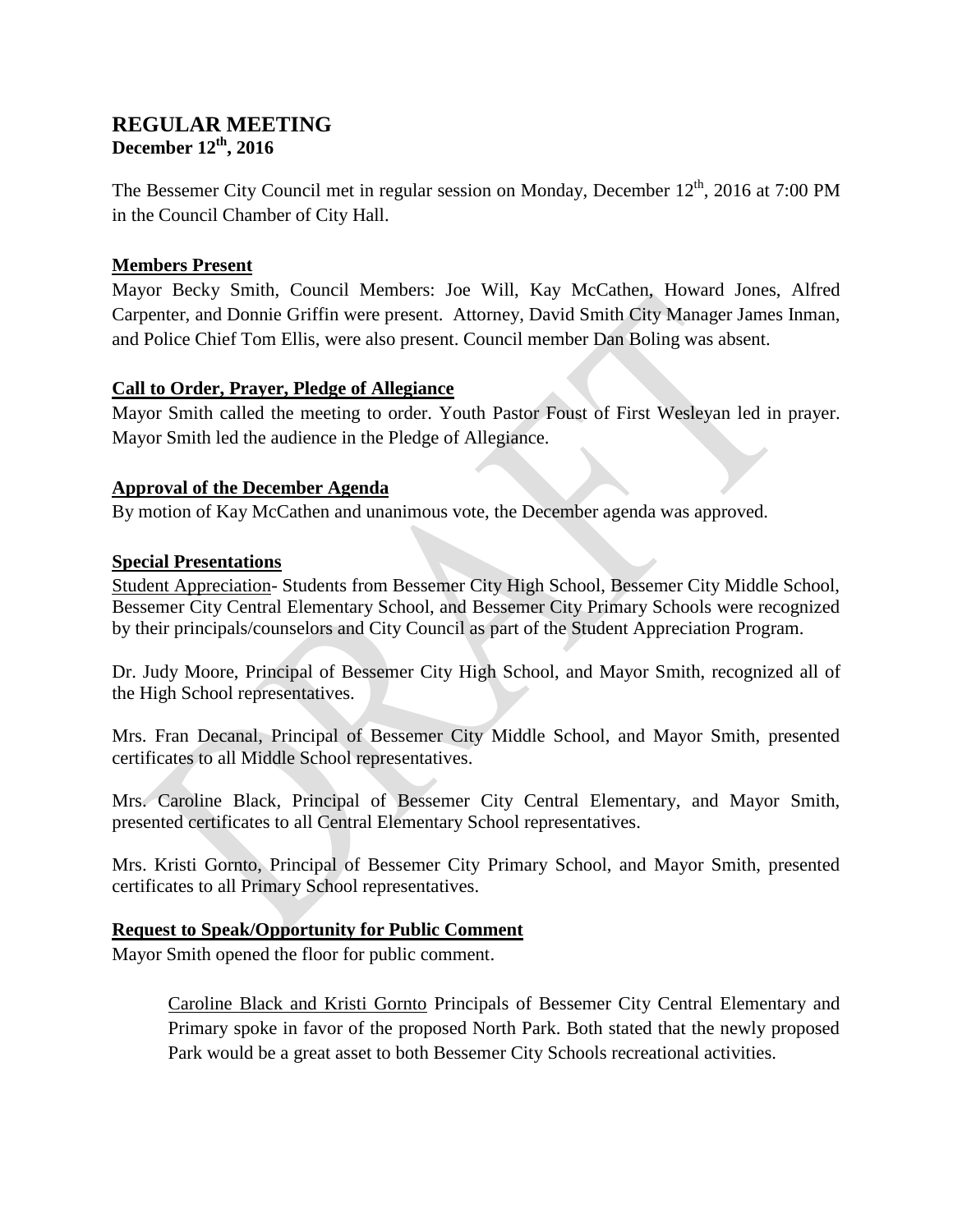Tony Hammond at 605 N. 14<sup>th</sup> Street of Bessemer City spoke in favor of the North Park. As the President of the Bessemer City Booster Club, Hammond stated that the new North Park was a great idea and necessity for the Bessemer City community.

# **Consent Agenda**

The following items for the Consent Agenda were unanimously approved by motion of Alfred Carpenter:

- a. Approval of Minutes: Regular Meeting Minutes of November  $14<sup>th</sup>$ , 2016 and Work Session Meeting Minutes of December  $1<sup>st</sup>$ , 2016.
- b. Council Annual Schedule- This is the schedule that provides dates for the 2017 Council Regular & Work Sessions and Planning/Zoning Board of Adjustments meetings.
- c. Resolution for New Year's Shooters- Authorization Request This Authorization allows for the Ridge Runners to perform their New Year's Ceremonies.

**Resolution for Gaston County Emergency 911** City Manager, James Inman explained the need and purpose for the Resolution in the December Work Session. By motion of Howard Jones and unanimous vote the Resolution was approved. A copy is available at City Hall.

**Resolution for ABC & Bessemer City Downtown Development Board Appointments and Terms** Human Resources & Economic Development Officer, Joshua Ross provided Council with an overview of these Resolutions in the December Work Session. By motion of Donnie Griffin and unanimous vote the Resolution for ABC & Bessemer City Downtown Development Board Appointments were approved.

**Revised City Council Rules & Procedures** Human Resources & Economic Development Officer, Joshua Ross provided Council with an overview of the changes to City Council Rules & Procedure in the December Work Session. By motion of Kay McCathen and unanimous vote the Revised City Council Rules & Procedures were approved.

**Allan Farris Community Center- Alcohol Policy** City Manager, James Inman provided Council with an overview of the Alcohol Policy in the December Work Session. By motion of Joe Will and 3:2 vote, with Councilmen Howard Jones & Donnie Griffin in opposition the Allan Farris Community Center Alcohol was approved.

**Establish Public Hearing for Street Closure-Ashley Park Lane:** By motion of Alfred Carpenter the public hearing regarding the Street Closure of Ashley Park Lane was set for the January 2017 Regular City Council Session.